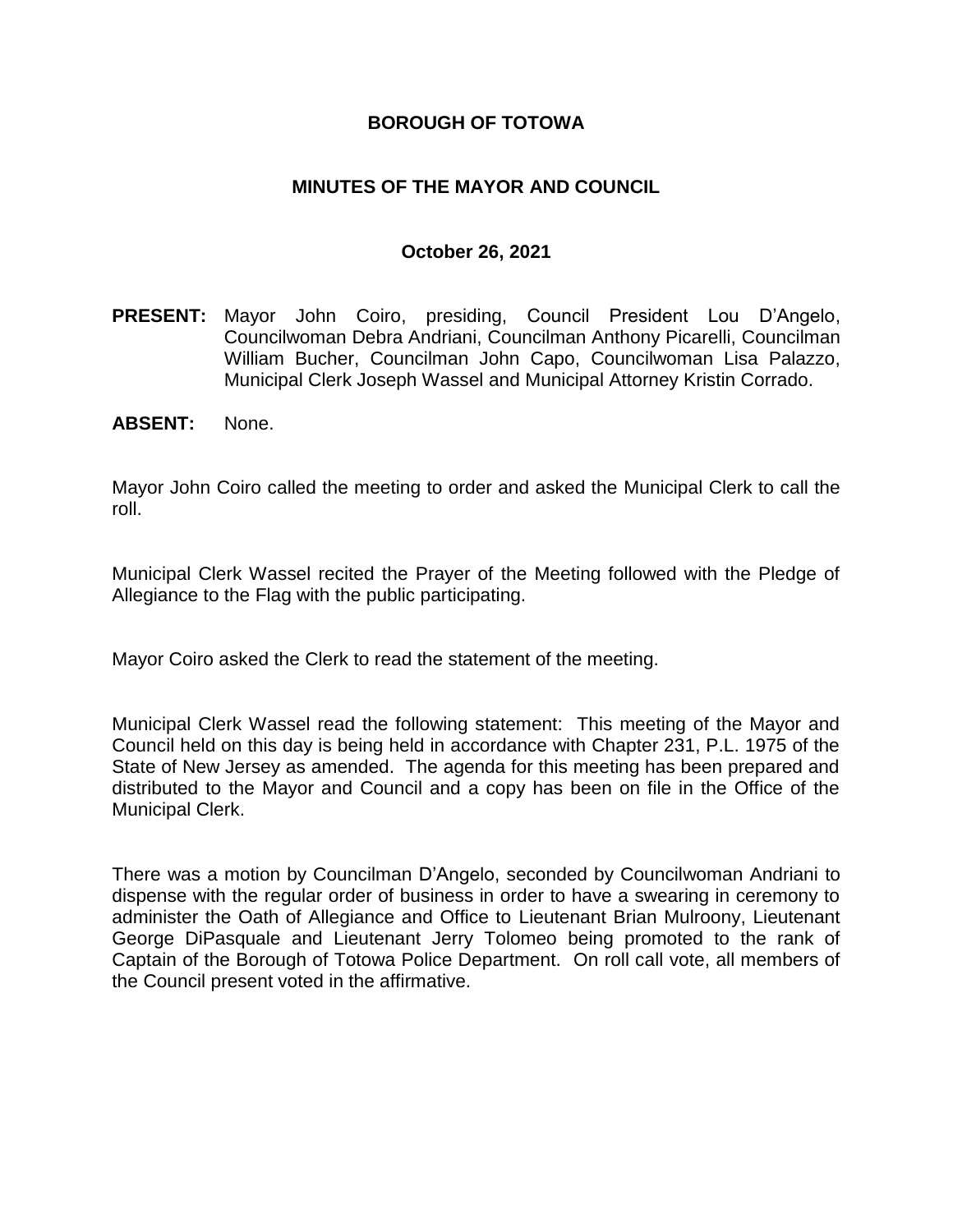Mayor Coiro asked Public Safety Committee Chairman, Councilman D'Angelo and Police Chief Carmen Veneziano to join him in front of the dais. Mayor Coiro went on to say that this is always one of our greatest honors when we get to make promotions, so this is a special day for us, our officers and our community.

Mayor Coiro asked Lieutenant Brian Mulroony, Lieutenant George DiPasquale and Lieutenant Jerry Tolomeo to approach the dais to take the Oath of Allegiance and Office for the rank of Captain.

Mayor Coiro administered the Oath of Allegiance and Office to Captain Brian Mulroony, with his wife Sarah and children Jane and Walter beside him holding the Bible, Captain George DiPasquale, with his wife Sharon and daughters Devyn and Kacey by his side holding the Bible and Captain Jerry Tolomeo, with his wife Dawn and daughter Gianna beside him holding the Bible.

A badge symbolic to the rank of Captain was presented to Captain Brian Mulroony, Captain George DiPasquale and Captain Jerry Tolomeo by Police Chief Veneziano.

Congratulations were extended to Captain Brian Mulroony, Captain George DiPasquale and Captain Jerry Tolomeo.

Councilman D'Angelo congratulated all three being promoted here tonight, said it is well deserved and you have been doing this a long time and wished them all the best.

Mayor Coiro – who had said a little about each officer before he swore them in – then congratulated each officer on their promotion and asked Police Chief Veneziano to say a few words.

Police Chief Veneziano thanked the Mayor and Council for moving the promotions, congratulated each officer and went on to give a little personal and professional history about each officer being promoted.

Captain Mulroony thanked the Mayor and Council, Republican Party Chairman Peter Murphy and Chief Veneziano for the promotion, and also thanked all the men and women they work with, his wife and children, his family and friends.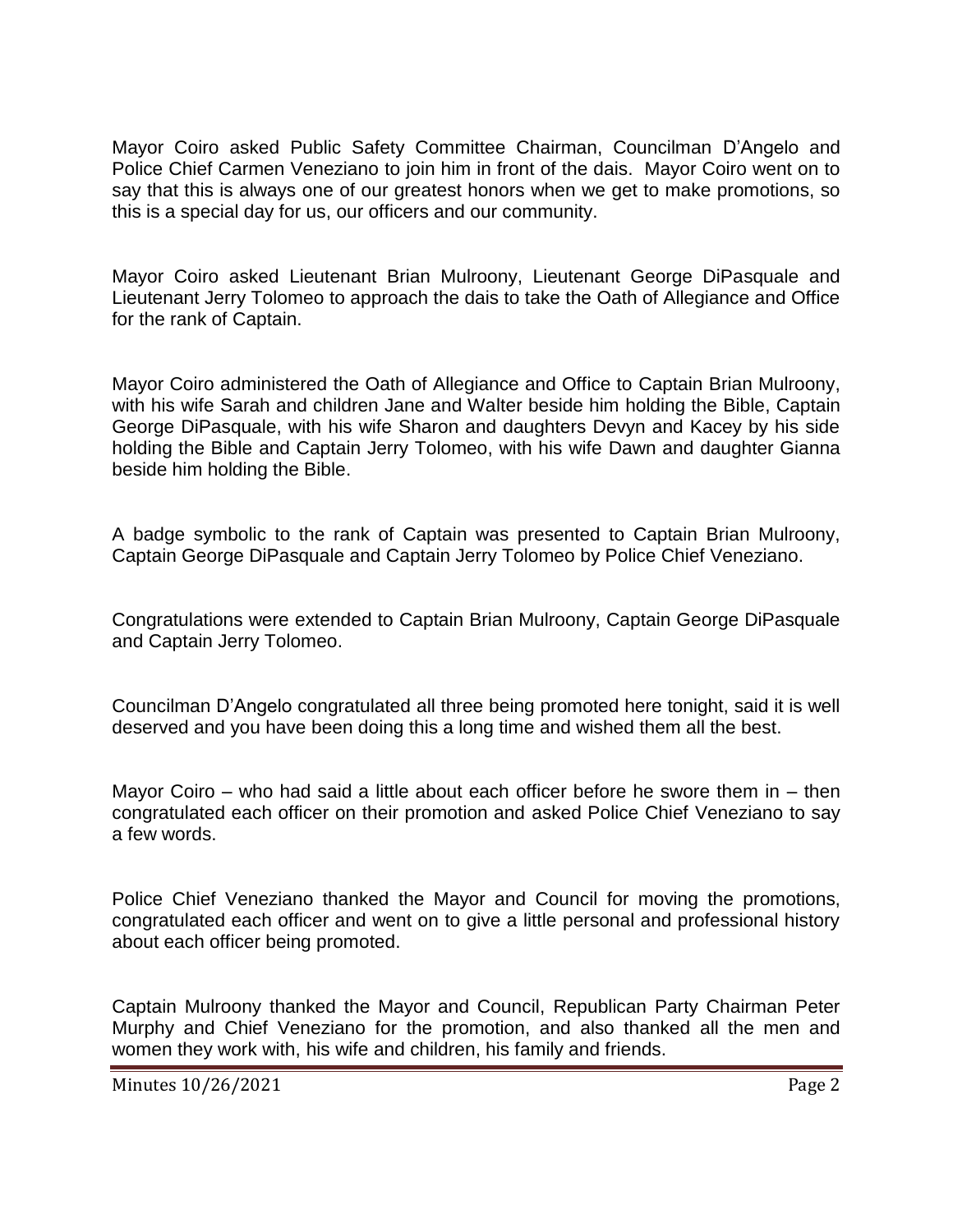Captain DiPasquale thanked the Mayor, Council, Chairman and Chief, his wife and daughters, family and friends and all of Totowa for having their backs.

Captain Tolomeo thanked the Mayor, Council, Chairman, Chief, his wife and daughter, his family and friends and everyone in attendance tonight for their support.

Mayor Coiro announced that there will be a short recess to allow all family and friends to congratulate the promoted officers.

There was a motion by Councilman D'Angelo, seconded by Councilwoman Andriani to revert to the regular order of business. On roll call vote, all members of the Council present voted in the affirmative.

Mayor Coiro asked if any members of the Council, the Municipal Clerk or the Municipal Attorney wished to address the Council.

Councilman D'Angelo: Reminded everyone about the Holiday Parade on Saturday, November 27<sup>th</sup>.

Councilwoman Palazzo: Congratulated Councilman Capo on his wedding this evening.

Mayor Coiro asked if any citizens wished to be heard.

CITIZENS HEARD:

There were no citizens who wished to be heard.

There was a motion by Councilman D'Angelo, seconded by Councilwoman Andriani to approve the Minutes of the Mayor and Council for the meeting of October 12, 2021. On roll call vote, all members of the Council present voted in the affirmative. Councilman Capo abstained from the voting.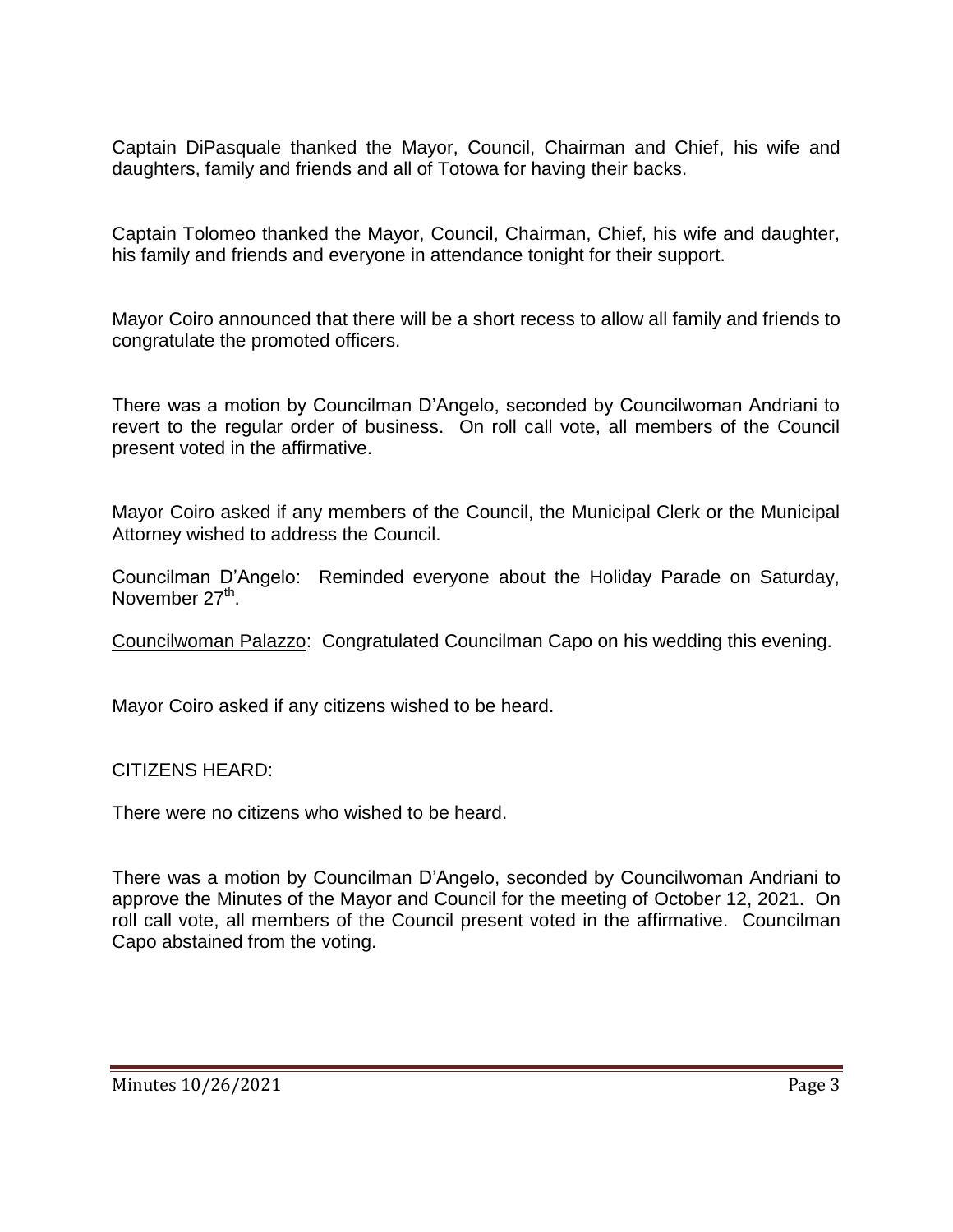COMMITTEE ON FINANCE:

There was a motion by Councilman Picarelli, seconded by Councilman D'Angelo to approve Resolution No. 2021-22 for the payment of bills. On roll call vote, all members of the Council present voted in the affirmative.

There was a motion by Councilman Picarelli, seconded by Councilman D'Angelo to adopt the following resolution to effectuate the redemption of Tax Sale Certificate Number 19-00002 for 131 Hickory Hill Boulevard, Block 9.08, Lot 32. On roll call vote, all members of the Council present voted in the affirmative.

## **RESOLUTION**

Tax Sale Certificate Number 19-00002 Block 9.08, Lot 32 Property: 131 Hickory Hill Boulevard, Totowa, New Jersey 07512 Owner: 131 Totowa Realty, LLC

WHEREAS, at the Municipal Tax Sale on October 22, 2020, a lien was sold on Block 9.08, Lot 32; and

WHEREAS, this lien known as Tax Sale Certificate Number 19-00002, was sold to US Bank As Cust for Actlien for a 0% redemption fee and a premium of \$1,400.00; and

WHEREAS, 131 Totowa Realty, LLC, the owner of the property, has effected redemption of Tax Sale Certificate Number 19-00002 in the amount of \$1,407.62 as of October 12, 2021.

NOW, THEREFORE, BE IT RESOLVED, that the Mayor and Council of the Borough of Totowa do hereby authorize the Treasurer to issue a check in the amount of \$1,407.62 payable to US Bank As Cust for Actlien for the redemption of Tax Sale Certificate Number 19-00002.

BE IT FURTHER RESOLVED, that the Mayor and Council do hereby authorize the Treasurer to issue a check in the amount of \$1,400.00 (premium) to the aforementioned Lien Holder.

There was a motion by Councilman Picarelli, seconded by Councilman D'Angelo to adopt the following Resolution To Cancel Escrow Account Balances In Other Trust Fund. On roll call vote, all members of the Council present voted in the affirmative.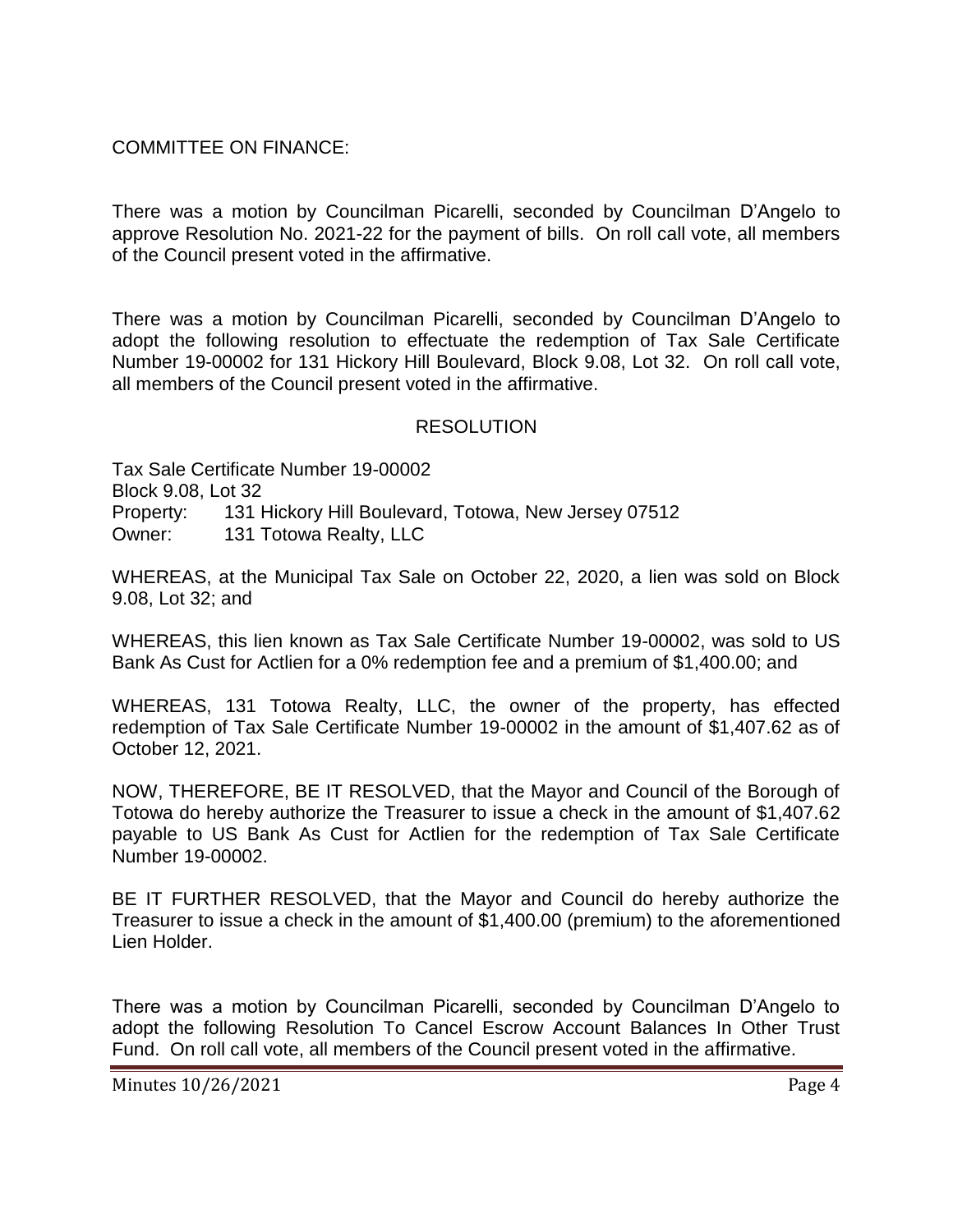# RESOLUTION NO. 105-2021

## RESOLUTION TO CANCEL ESCROW ACCOUNT BALANCES IN OTHER TRUST FUND

WHEREAS, the CMFO/Treasurer has advised that there exists old and inactive escrow balances that remain outstanding in the Other Trust Fund; and

WHEREAS, it is necessary to formally cancel said balances so that the unexpended balances may be credited to Surplus; and

WHEREAS, the Mayor and Council of the Borough of Totowa desire to cancel these account balances of record – as detailed on the attached list – in the total amount of \$56,593.31 and transfer to Surplus.

NOW, THEREFORE, BE IT RESOLVED, by the Mayor and Council of the Borough of Totowa that the CMFO/Treasurer be authorized to cancel the account balances of the old and inactive escrow accounts in the Other Trust Fund as detailed on the attached list in the total sum of \$56,593.31.

BE IT FURTHER RESOLVED, by the Mayor and Council of the Borough of Totowa that the CMFO/Treasurer transfers the total sum of \$56,593.31 from Other Trust to Surplus.

There was a motion by Councilman Picarelli, seconded by Councilman D'Angelo to authorize the Borough Attorney to prepare and the Borough Clerk to advertise for the RFP's for 2022 Professional Services. On roll call vote, all members of the Council present voted in the affirmative.

COMMITTEE ON PUBLIC SAFETY:

Upon the recommendation of the Committee, there was a motion by Councilman D'Angelo, seconded by Councilman Capo to appoint Renee Adili, Lorella Gloor and Karin Sciacca as School Crossing Guards. On roll call vote, all members of the Council present voted in the affirmative.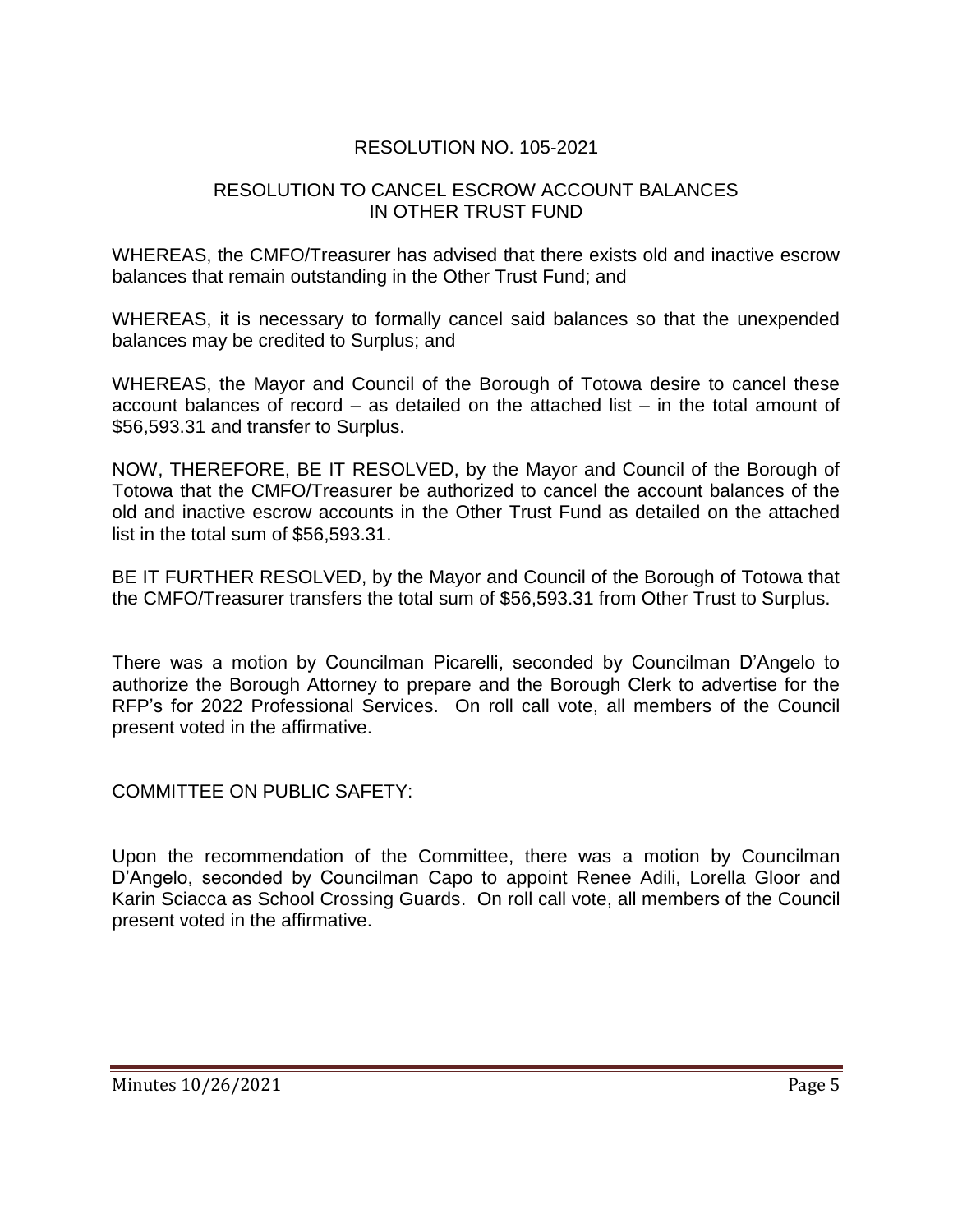# MAYOR'S APPOINTMENT

#### I, Mayor John Coiro, with the advice and consent of the Council do hereby appoint Renee Adili, Lorella Gloor and Karin Sciacca as School Crossing Guards for a term of one year expiring on December 31, 2021.

There was a motion by Councilman D'Angelo, seconded by Councilman Capo to confirm the appointments. On roll call vote, all members of the Council present voted in the affirmative.

A letter from the Passaic Mayor and Fire Department Chief thanking Fire Chief Rich Schopperth and the Totowa Fire Department for all their help during and after the flash flooding caused by Tropical Storm Ida was received and filed.

A letter from Volunteer Fire Company No. 1 advising that Richard Schopperth has been nominated as their candidate for Fire Chief was received and filed.

COMMITTEE ON PUBLIC WORKS:

There was a motion by Councilman Bucher, seconded by Councilwoman Palazzo to adopt the following Resolution Authorizing Repair Services And The Removal And Installation Of A New Pump At The Shepherds Lane Pump Station. On roll call vote, all members of the Council present voted in the affirmative.

#### RESOLUTION NO. 106-2021

#### RESOLUTION AUTHORIZING REPAIR SERVICES AND THE REMOVAL AND INSTALLATION OF A NEW PUMP AT THE SHEPHERDS LANE PUMP STATION

WHEREAS, the Superintendent of the Borough of Totowa Department of Public Works ("DPW") has advised the Mayor and Council of the Borough of Totowa that some of the equipment at the Shepherds Lane Pump Station is no longer working satisfactorily and needs to be repaired and/or replaced; and

WHEREAS, the necessary repairs at the Shepherds Lane Pump Station include the rebuilding of an electric motor and the removal and replacement of a pump; and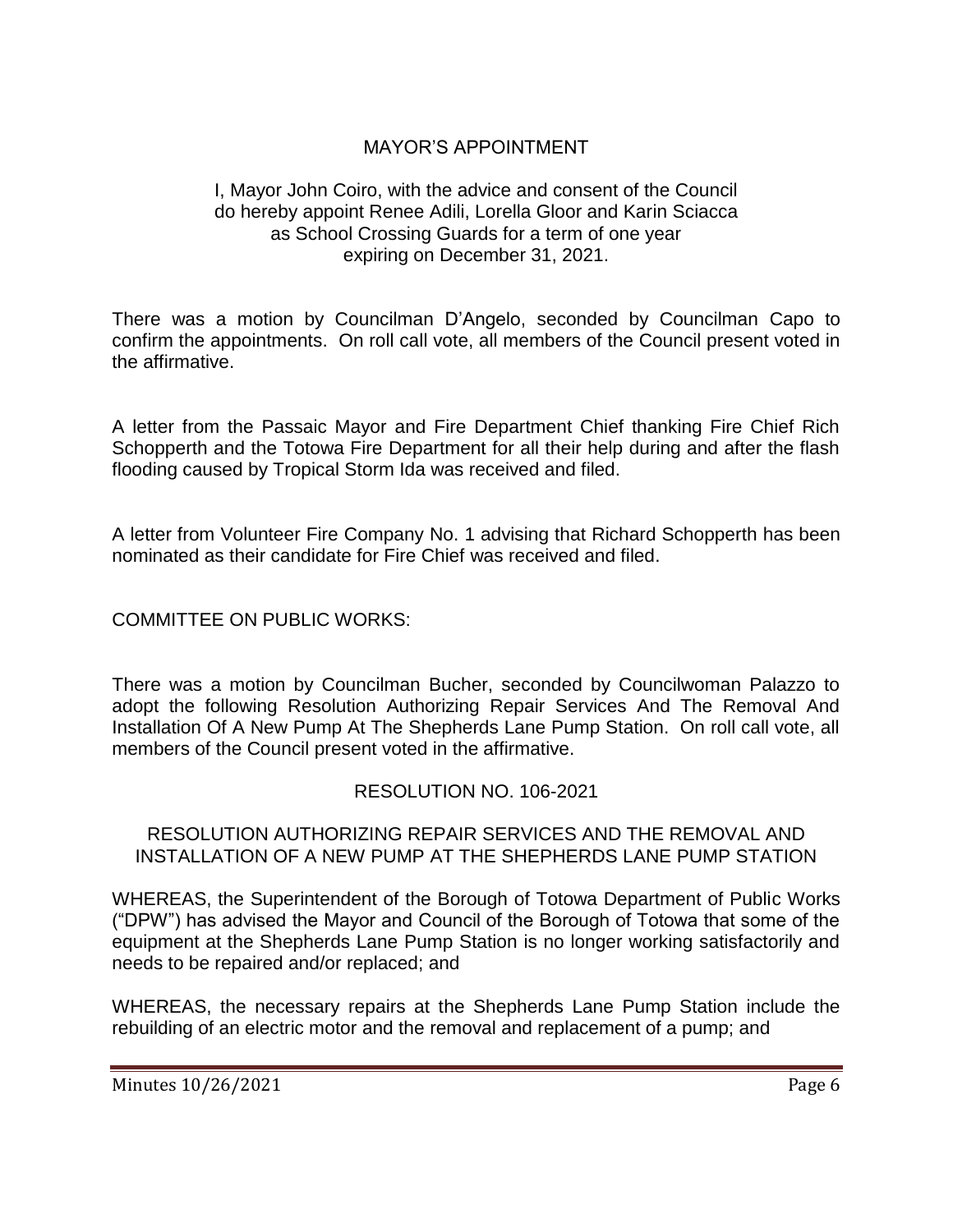WHEREAS, North Jersey Waste Water Cooperative Pricing System Contract No. B279- 8 has been awarded to Precision Electronic Motor Works, Inc., 18 Sebago Street, Clifton, New Jersey 07013 for motor repairs and pump services; and

WHEREAS, Precision Electronic Motor Works, Inc. has submitted a proposal for the removal of the existing pump and installation of a new Peerless Pump and the rebuilding of the 150HP electric motor in the amount of \$18,850.00, a copy of which is on file on the office of the Borough of Totowa Municipal Clerk; and

WHEREAS, the Mayor and Council of the Borough of Totowa desire to authorize these necessary repairs as well as the purchase and installation of the new pump for the Shepherds Lane Pump Station for the general health, safety and well-being of the residents of the Borough of Totowa; and

WHEREAS, pursuant to Local Public Contracts Law, the motor repair and replacement of the pump may be authorized by the Borough of Totowa without public bidding.

NOW, THEREFORE, BE IT RESOLVED, that the Mayor and Council of the Borough of Totowa do hereby accept the proposal submitted by Precision Electronic Motor Works, Inc. for the removal of the existing pump and installation of a new Peerless Pump and the rebuilding of the 150HP electric motor at the Shepherds Lane Pump Station in the amount of \$18,850.00.

BE IT FURTHER RESOLVED, that the Mayor and Council of the Borough of Totowa do hereby authorize Precision Electronic Motor Works, Inc. to provide the labor and materials for the repair services and the removal and installation of a new pump at the Shepherds Lane Pump Station as set forth in their proposal.

COMMITTEE ON ENGINEERING & PUBLIC PROPERTY:

There was no report.

COMMITTEE ON LIAISON & INSPECTION:

There was a motion by Councilwoman Andriani, seconded by Councilman Bucher to adopt the following Resolution Authorizing The Borough Of Totowa To Enter Into A Real Estate Sales Contract For The Purchase Of 55 Mitchell Avenue For Veteran's Housing. On roll call vote, all members of the Council present voted in the affirmative.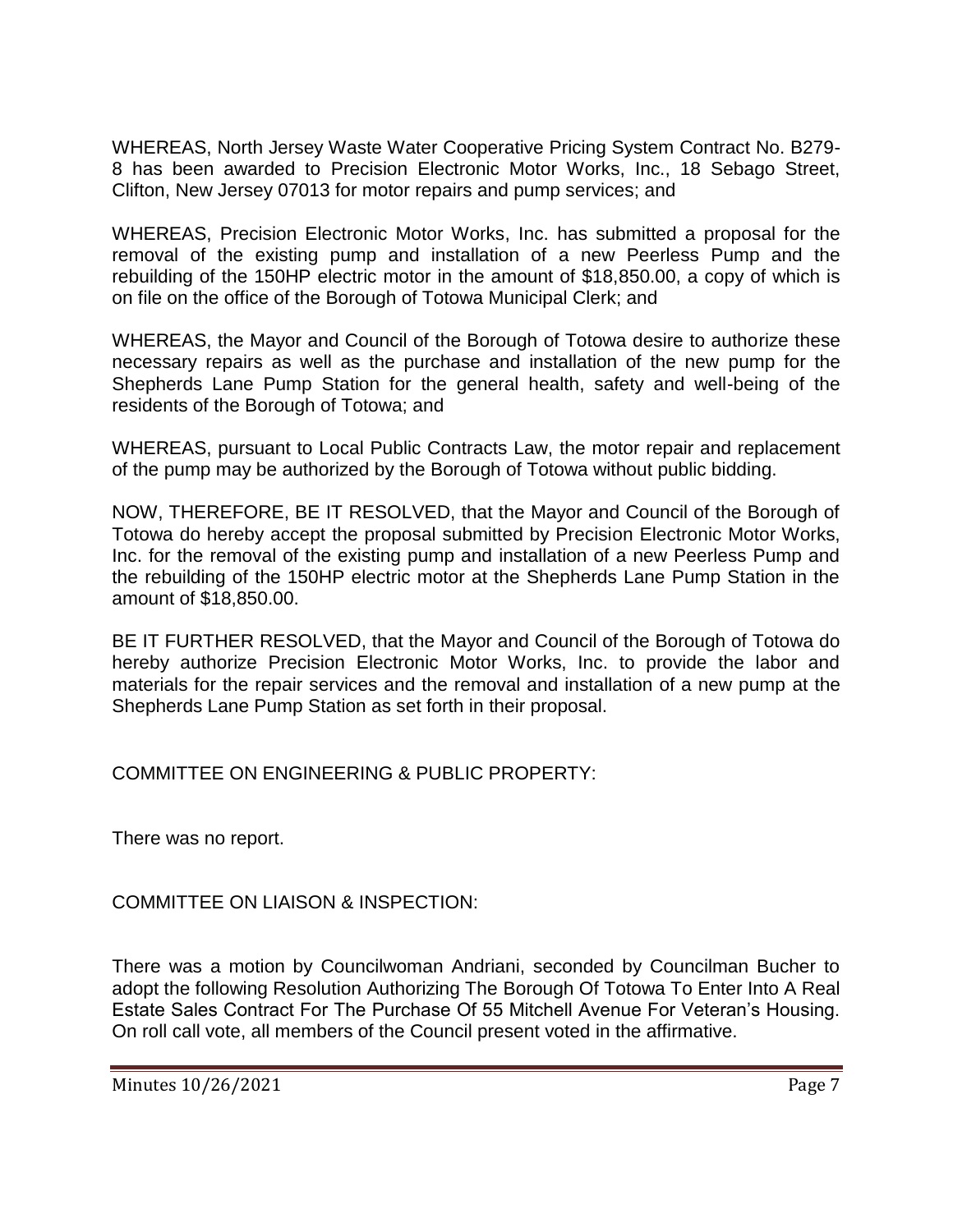# RESOLUTION NO. 107-2021

## RESOLUTION AUTHORIZING THE BOROUGH OF TOTOWA TO ENTER INTO A REAL ESTATE SALES CONTRACT FOR THE PURCHASE OF 55 MITCHELL AVENUE FOR VETERAN'S HOUSING

WHEREAS, Angelo and Mary Murro are the owners of property located at 55 Mitchell Avenue in the Borough of Totowa and identified as Block 86, Lot 2.02 on the official tax map of the Borough of Totowa; and

WHEREAS, this property is currently listed for sale; and

WHEREAS, the Mayor and Council of the Borough of Totowa desire to purchase homes within the community that are in good condition, at a reasonable price, and create safe, affordable homes for Veterans and their families within our community; and

WHEREAS, the Borough of Totowa has made an offer in the amount of \$516,000.00 to purchase the property located at 55 Mitchell Avenue and this offer has been accepted by Mr. and Mrs. Murro; and

WHEREAS, the Mayor and Council desire to memorialize the terms and conditions of the purchase of 55 Mitchell Avenue in a Real Estate Sales Contract; and

WHEREAS, the Mayor and Council of the Borough of Totowa further desire to authorize the purchase of this property for Veteran Family Housing as part of the Borough of Totowa Affordable Housing Trust Fund Spending Plan.

NOW, THEREFORE, BE IT RESOLVED, that the Mayor and Council of the Borough of Totowa do hereby authorize the Borough of Totowa to enter into a Real Estate Sales Contract with Mr. and Mrs. Murro for the purchase of property located at 55 Mitchell Avenue in the Borough of Totowa and identified as Block 86, Lot 2.02 on the official tax map of the Borough of Totowa.

BE IT FURTHER RESOLVED, that the Mayor and Council of the Borough of Totowa further authorize the purchase of this property with funds that have been set aside for Veteran Family Housing as part of the Borough of Totowa Affordable Housing Trust Fund Spending Plan.

BE IT FURTHER RESOLVED, that the Municipal Council of the Borough of Totowa does hereby authorize the Mayor and Municipal Clerk to execute any and all instruments relating thereto.